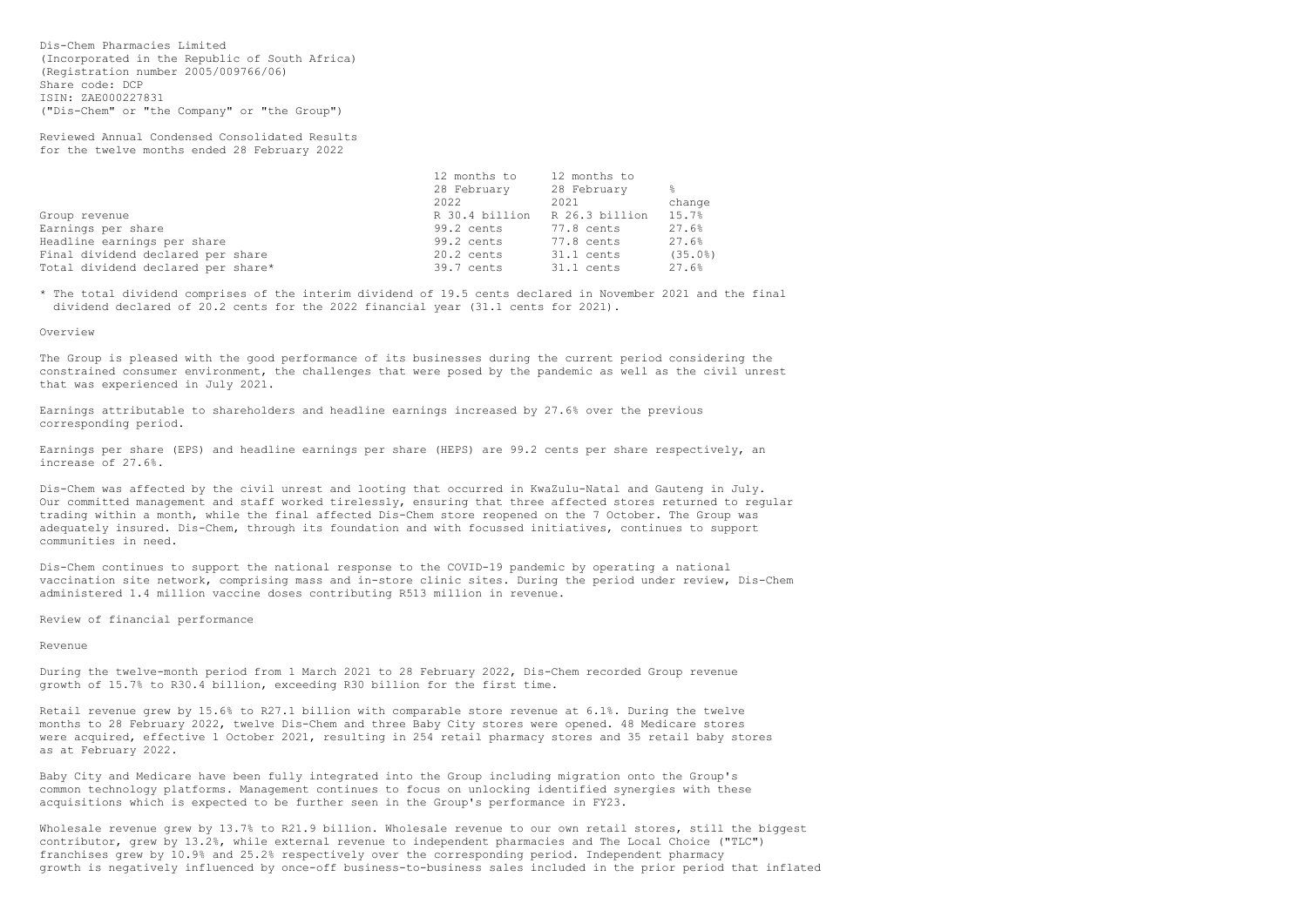the comparable base by R59 million. When excluding this amount, independent pharmacy sales grew by 14.8%. TLC growth is due to a combination of an increase in TLC franchise stores from 122 to 147 together with increasing support of the supply chain from existing TLC franchisees. Independent pharmacy growth is due to new customers and increased support from the current base.

### Total income

Total income grew by 18.4% to R8.8 billion, with the Group's total income margin being 28.9% compared to 28.3% in the prior comparative period.

Retail total income grew by 18.6% with the retail margin increasing from 27.5% to 28.2% over the comparable period. The Group continued to experience normalisation in its sales and transaction gross margin mix. Higher margin categories are now recovering, and the Group continues to see improvements in its back-end trading terms and service income as a result of its ever increasing scale and Return on Invested Capital ("ROIC") focus.

Wholesale total income grew by 11.4% with the wholesale margin now at 7.5%.

#### Other expenses

Expenses (excluding depreciation) grew by 17.3% over the corresponding period. Excluding the Medicare cost base, expenses grew by 15.2%.

Retail expenses (excluding depreciation) grew by 17.9% (excluding Medicare by 15.4%) as the Group invested in new stores and acquisitions since the corresponding period. Retail costs were influenced by the investment in pharmacists and clinic sisters to facilitate the national vaccine program.

Wholesale expenses (excluding depreciation) grew by 8.7% due to the increase in third-party sales resulting in higher delivery costs compared to the prior comparable period. Wholesale employments costs which grew by 4.5% were well managed as the Group continues to focus on efficient shift pattern staffing.

#### Net finance costs

Net financing costs decreased by 4.4% from the prior comparable period. Excluding finance costs from IFRS 16, net financing costs decreased by 29.7% due to the reduction in the prime interest rate as well as lower average levels of working capital during the period due to the focus on ROIC. R125 million capital repayments have also been made on the Absa loan reducing the interest paid on the long-term loan.

# Net working capital

During the current period, the Group's inventory increased by R67 million from February 2021 due to the additional inventory held in Medicare stores of R109 million. Inventory has been well managed and inventory days have decreased to 88.6 days from 91 days in the prior period.

Trade receivables continue to increase with the expansion of third-party sales within the wholesale segment.

Net working capital, at 26.5 days has continued to improve from 29.6 days at 28 February 2021 as the Group continues to focus on ROIC. This has resulted in a net working capital cash inflow of R45 million in the current financial period.

## Capital expenditure

Capital expenditure on tangible and intangible assets of R377 million comprised of R237 million for expansionary expenditure as the Group invested in additional stores as well as information technology enhancements across both the retail and wholesale segments. The balance of R140 million relates to replacement expenditure incurred to maintain the existing retail and wholesale networks.

### Directorate

Mr. K Kobue was appointed on 23 November 2021 as a non-executive director.

#### Dividend declaration

Notice is hereby given that a gross final cash dividend of 20.20418 cents per share, in respect of the period ended 28 February 2022 has been declared based on 40% of headline earnings. The number of shares in issue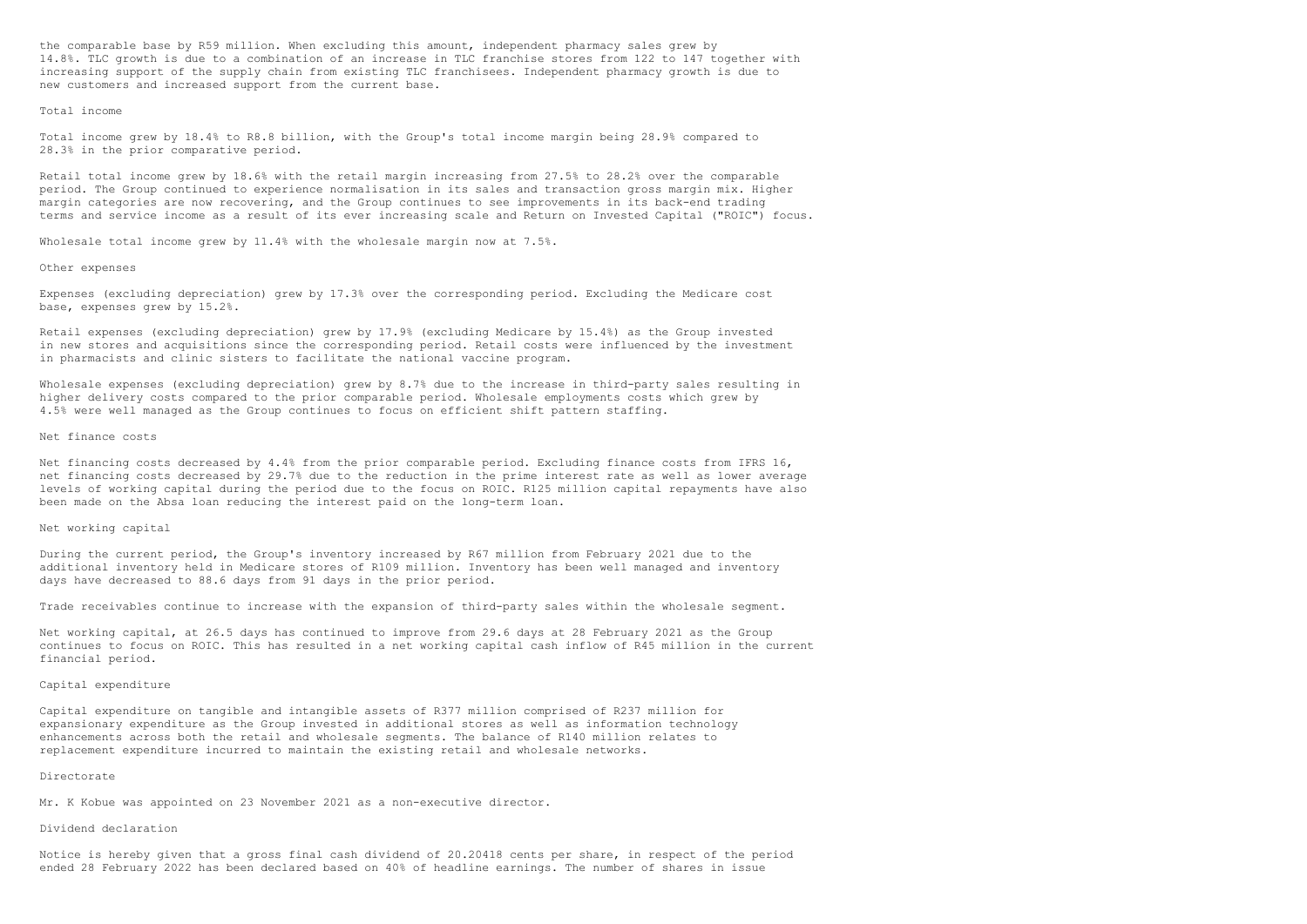at the date of this declaration is 860 084 483. The dividend has been declared out of income reserves as defined in the Income Tax Act, 1962, and will be subject to the South African dividend withholding tax ("DWT") rate of 20% which will result in a net dividend of 16.16334 cents per share to those shareholders who are not exempt from paying dividend tax. Dis-Chem's tax reference number is 9931586144.

The salient dates relating to the payment of the dividend are as follows:

- Last day to trade cum dividend on the JSE: Tuesday, 7 June 2022
- First trading day ex dividend on the JSE: Wednesday, 8 June 2022
- Record date: Friday, 10 June 2022
- Payment date: Monday, 13 June 2022

Share certificates may not be dematerialised or rematerialised between Wednesday, 8 June 2022 and Friday, 10 June 2022, both days inclusive. Shareholders who hold ordinary shares in certificated form ("certificated shareholders") should note that dividends will be paid by cheque and by means of an electronic funds transfer ("EFT") method. Where the dividend payable to a particular certificated shareholder is less than R100, the dividend will be paid by EFT only to such certificated shareholder. Certificated shareholders who do not have access to any EFT facilities are advised to contact the company's transfer secretaries, Computershare Investor Services Proprietary Limited at Rosebank Towers, 15 Biermann Avenue, Rosebank, Johannesburg, 2196; on 011 370 5000; or on 0861 100 9818 (fax), in order to make the necessary arrangements to take delivery of the proceeds of their dividend. Shareholders who hold ordinary shares in dematerialised form will have their accounts held at their CSDP or broker credited electronically with the proceeds of their dividend.

On behalf of the Board Ivan Saltzman Rui Morais<br>Chief Executive Officer Chief Finan Chief Financial Officer

# Outlook

For the period 1 March to 16 May 2022, Group revenue grew by 16.1% over the prior comparable period.

The Group expects that the consumer will continue to remain constrained. With the focus on ROIC, the resilient nature of the markets in which the Group operates, together with the brand position, the Group is continuing to adapt to the current environment, with a focus on mitigating the near-term impact whilst positioning itself for success in the future.

Following several acquisitions during the period and the recent launch of a health insurance offering, the Group's healthcare focus has evolved from only in-store clinics to a far broader offering including telemedicine, medical insurance and gap cover. In the two months since launching medical insurance, uptake has exceeded our initial expectations supporting our view of the market opportunity. Dis-Chem is well-placed to play a leading role in extending access to primary healthcare to a much wider and under-served segment of the population.

The information contained in the outlook commentary has not been audited or reviewed by the group's independent auditor.

#### Approval

The condensed consolidated results of the Group were authorised for issue in accordance with a resolution of the directors on 19 May 2022.

This short-form announcement is the responsibility of the Company's board of directors and is only a summary of the information in the full announcement and therefore does not contain full or complete details. Any investment decisions by investors and/or shareholders should be based on consideration of the full announcement published on the Group's website www.dischemgroup.com and on the JSE website using https://senspdf.jse.co.za/documents/2022/jse/isse/dcpe/FY22.pdf

Copies of the full announcement are available for inspection at the registered office of the Company and the Company's Sponsor, at no charge, during office hours. For more information contact investorrelations@dischem.co.za or visit our website.

The reviewed condensed consolidated results have been reviewed by the Group's external auditors and their unmodified review report is available for inspection at the Company's registered office.